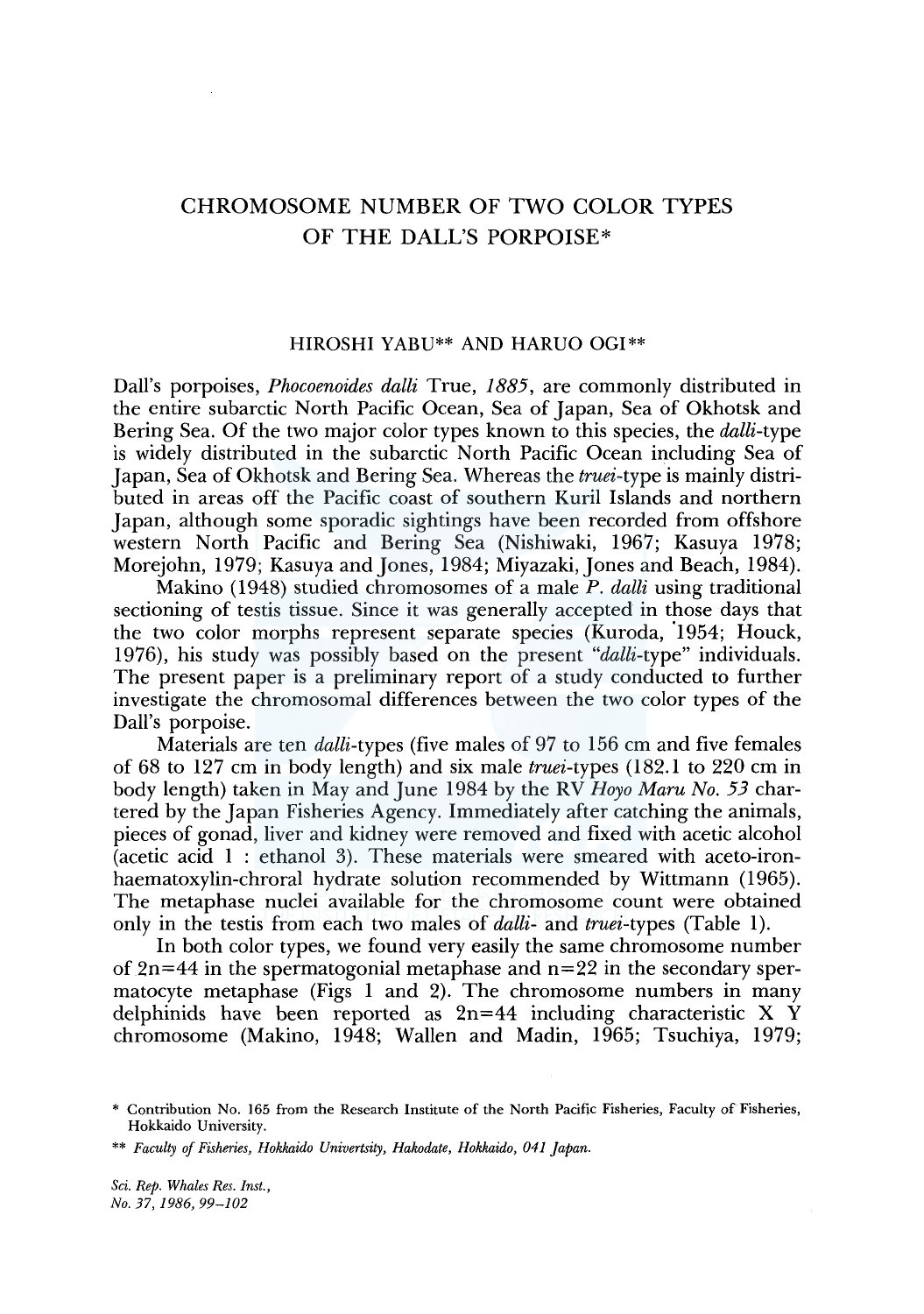

Fig. 1. Chromosomes of Dall's porpoise.  $\times$  960 The small chromosome in A and B is indicated by an arrow. A. Spermatogonial metaphase.

- B. Drawing of A.
- C. Secondary spermatocyte metaphase.
- D. Drawing of C.

TABLE 1. DATA OF DALL'S PORPOISE SPECIMENS AND THEIR CHROMOSOME NUMBERS

| Color type | <b>Sex</b> | Body<br>length<br>(cm) | Body<br>weight<br>(kg) | collected on  | collected at     | Chromosome number |    |
|------------|------------|------------------------|------------------------|---------------|------------------|-------------------|----|
|            |            |                        |                        |               |                  | 2n                | n  |
| dalli-type | Male       | 200                    | 164                    | May $16$      | 46°48'N 157°18'E | 44                | 22 |
|            | Male       | 195                    | 142                    | May 17        | 48°37'N 164°68'E | 44                | 22 |
| truei-type | Male       | 216                    | 159                    | May 12        | 38°31'N 150°17'E | 44                | 22 |
|            | Male       | 201.5                  | 123                    | $ $ une $ $ 4 | 41°31'N 151°29'E | 44                | 22 |

Arnason, 1981; Stock, 1981). Our observations in the testis were not enough to discriminate such X Y elements, nevertheless, as seen in Fig. 1 (A and B) and Fig. 2 (A and B), spermatogonial metaphase in the both types comprised extremely small rod-shaped chromosome resembling Y element pointed out by Makino (1948) in dalli (True).

The chromosome number of  $2n=44$  is uniform in all phocoenids, del-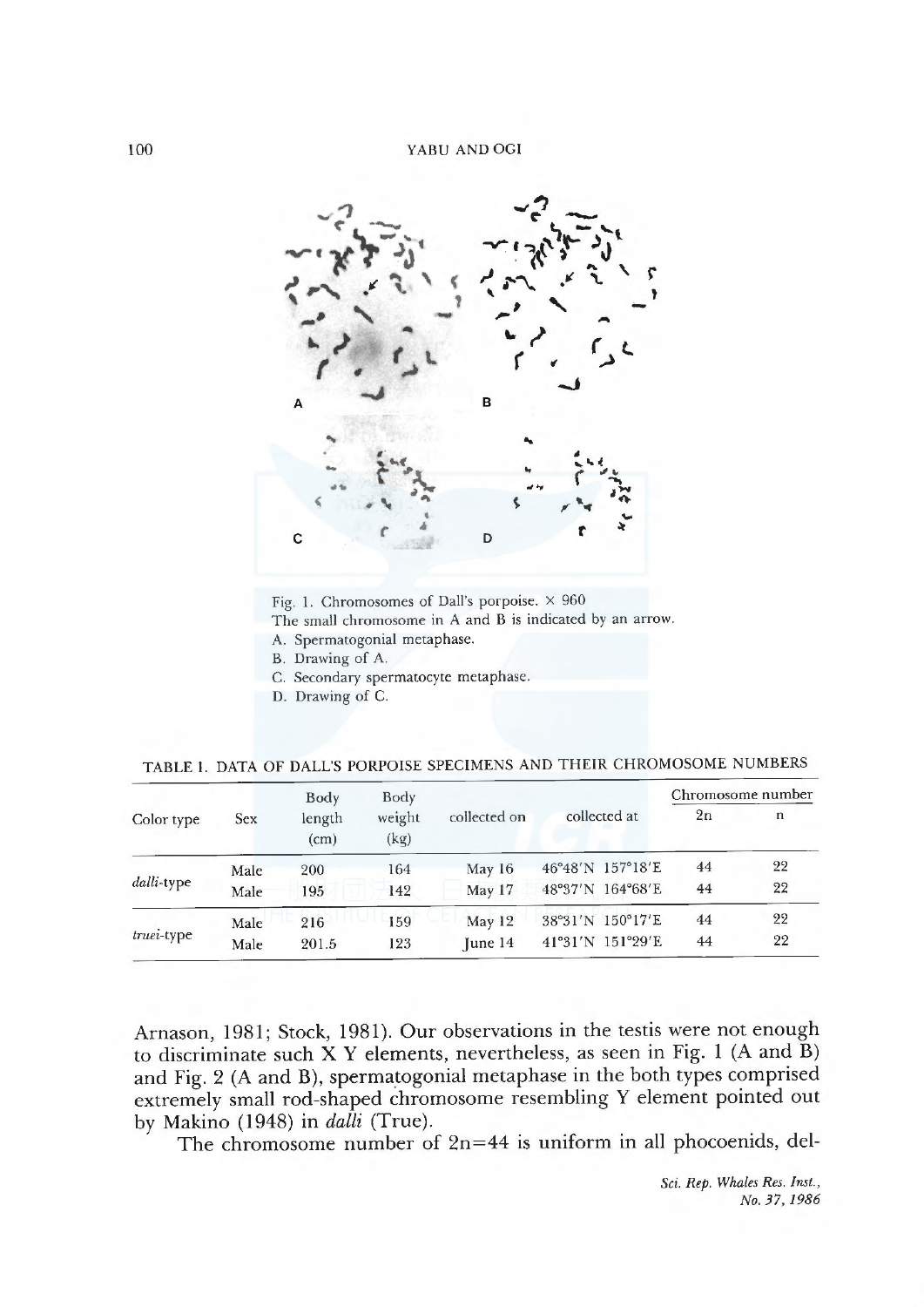### CHROMOSOMES OF THE DALL'S PORPOISE 101



Fig. 2. Chromosomes of truei-type Dall's porpoise.  $\times$  960 The small chromosome in A and B is indicated by an arrow. A. Spermatogonial metaphase. B. Drawing of A. C and D. Secondary spermatocyte metaphase.

<sup>p</sup>hinids and monodontids studied in the past (Makino, 1948; Wallen and Madin, 1965; Duffield, Ridgway and Sparkes, 1967; Andrews, Dill, Masui and Fisher, 1973; Arnason, 1974; Tsuchiya, 1979). In the above groups, the killer whale in delphinids has quite different chromosomal morphology from other species (Carr, Singh, Miler and McGeer, 1966; Horral, Taylor and Taylor, 1968; Kulu, Veomett and Sparkes, 1971).

Since Makino's (1948) work, no other studies on the chromosome of Dall's porpoises have been done. Therefore, further chromosomal studies must be needed to know the strict intra-specific relationship between two color-types of the Dall's porpoise.

#### REFERENCES

ANDREWS, R.C., F.J. DILL, S. MASUI and H.D. FISHER, 1973. The chromosome complement of the narwhal (Monodon monoceros). Can J. Zool., 51 (3): 349-353.

ARNASON, U., 1974. Comparative chromosome studies in Cetacea. Hereditas, 77 (1): 1-36.

Sci. Rep. Whales Res. Inst., No. 37, 1986